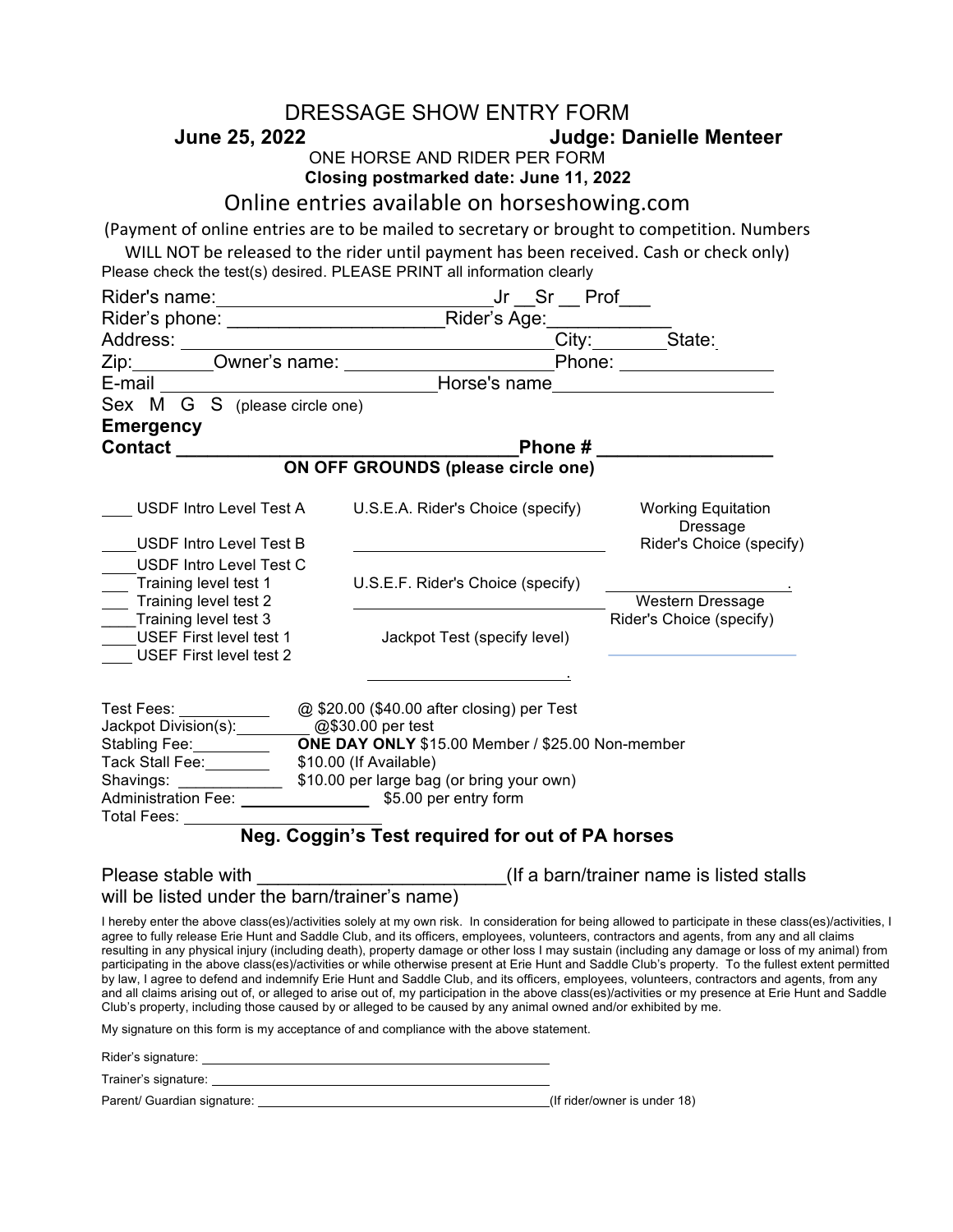Make checks payable to **EHSC** and mail with entry form (postmark by 6/11/22) to: Secretary: Amanda Machacek 11161 Fry Road Edinboro PA 16412 (716) 863-2491

## **GENERAL RULES -DRESSAGE**

- 1. Trainer's signature under the release is the person responsible for the horse, not necessarily the coach or the owner.
- 2. Entries will not be accepted without full payment of fees and signatures. No refunds
- 3. After the closing date, all post entries (online or mailed) will ONLY be accepted AT THE ORGANIZER'S discretion, if scheduling permits, at twice the stated fee. No class changes will be made after schedule is complete. Times will be posted on the Facebook page
- 3 All USDF Introductory and USEA tests will be ridden in the small arena. USEF First level and up will be ridden in the standard arena. Training level will be at the **Discretion of Management**.
- 4 Jackpot class(es) will be scheduled by division at the discretion of Management. Professional riders will not be eligible for jackpot classes. The jackpot tests will be as follows: Intro B, Training level 3, First level 1, USEA Beginner Novice B, and Rider's Choice(s) will be determined based on the level/discipline entered horses compete at (this will be communicated with the riders entered).
- 5 Payback for jackpot classes is a total of 50% payback.  $1<sup>st</sup>$  place winning 25%,  $2<sup>nd</sup>$ place winning 15%, and 3rd place winning 10%. If interest warrants, multiple classes will be scheduled for each division.
- 6 Informal Attire: Breeches, boots or half chaps. ASTM-SEI helmets required. Coat and Stock optional. Braiding not required. Boots, wraps, martingales, seat savers and side reins are prohibited and will result in elimination.
- 7 Awards will be ribbons to 6th place per class (minimum of three entries per class required)
- 8 Test may be called by a reader provided by the rider.
- 9 The Show Committee reserves the right to limit entries, limit the classes per horse, to provide additional judges, to add, divide or cancel classes or make whatever changes are required by the circumstances of the competition. All classes will be divided by Junior/Senior/Professional when possible.
- 10 Neither the Erie Hunt and Saddle Club or the Show Committee will be responsible for any damage, injury or loss to persons, horses or property of exhibitors or spectators.
- 11 The most current USDF, USEA and USEF tests will be used.